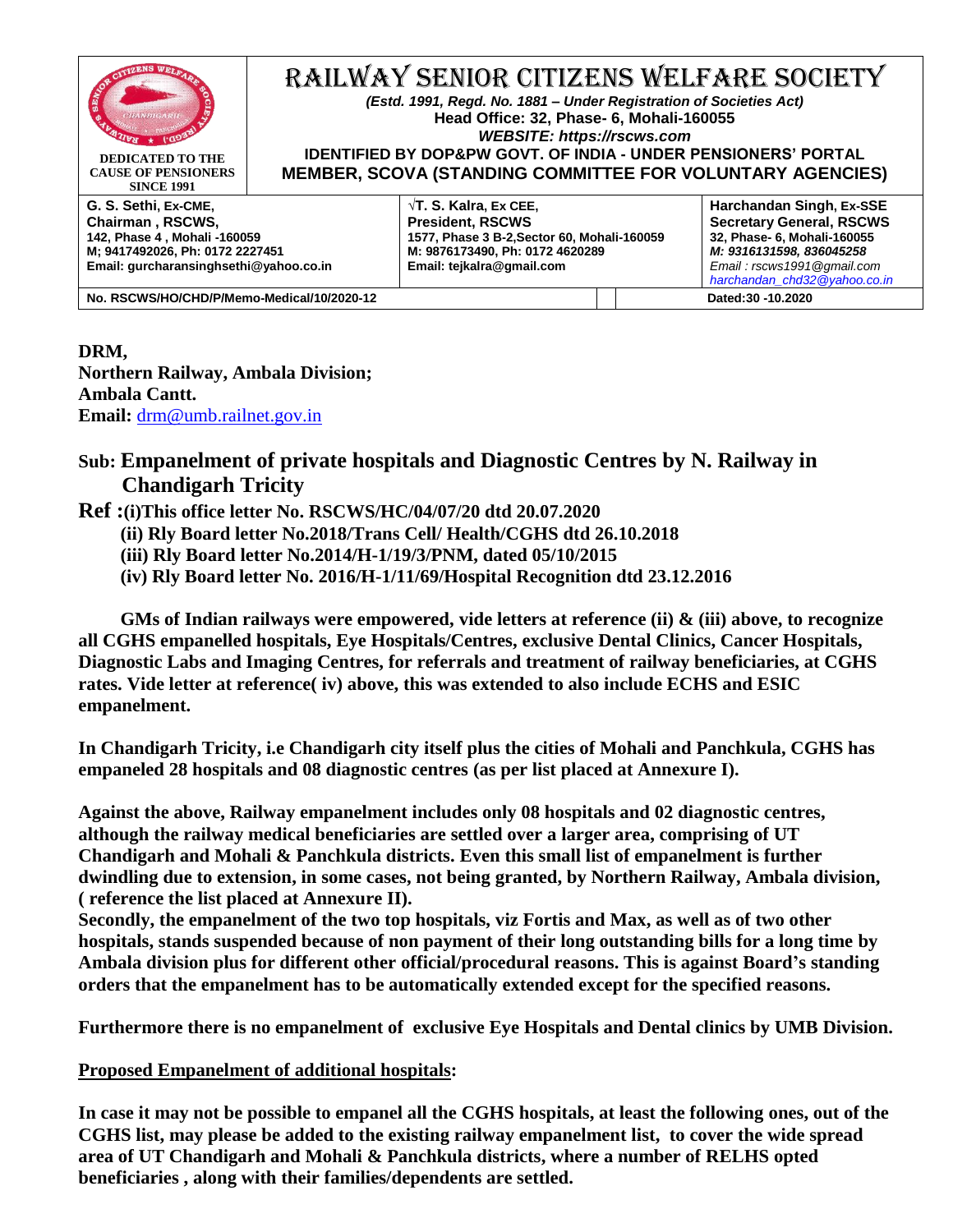**Proposed Additional** *Multi- speciality* **Hospitals:**

- **a) Landmark Hospital, sector 33, Chandigarh**
- **b) Alchemist including Ojas Hospital, Panchkula**
- **c) Paras Hospital, Panchkula**

**Proposed** *Eye Hospitals***:**

**1.Grewal Eye Institute, Sector 9, Chandigarh 2.JP Eye Hospital, Phase 7, Mohali 3. Drishti Eye Hospital, Panchkula (These three are well reputed exclusive eye hospitals located in the hearts of the cities of Chandigarh, Mohali and Panchkula.)**

**Proposed** *Dental Clinics***:**

**Presently no dental clinic is empanelled. The following two can be covered. i)Dr Kochar House of Smiles, Chandigarh ii)Indus Hygia Dental, Mohali**

#### **Proposed** *Additional Diagnostic Centres***:**

**Presently only two diagnostic centres are empanelled, both are in Chandigarh and both are Imaging centres. No diagnostic lab is on the panel. The following well known ones may be empanelled:**

- **A. Dr Lal Path Lab, Chandigarh.**
- **B. Chandigarh Clinical Labs , Chandigarh**
- **C. SRL labs , Chandigarh**
- **D. Helix Path Labs, Mohali**
- **E. Health Map Diagnostics, Panchkula**
- **F. Health Map CT Scan & MRI centre, Civil Hospital, sector 6, Panchkula**

 **Desirability of enhancement of empanelment list:**

 **The prime advantage is cashless treatment, in respective residential areas of the patients, with proper referral from the CMS.**

 **Secondly, even without getting authorized referral, railway patients can directly get consultation and treatment from these hospitals at sufficiently subsidized rates.**

 **Thirdly, senior citizens, particularly those in the 70 plus age group, are routinely required to go in for different medical tests, specific to their health conditions, twice a year or so. They can get the tests done at subsidized rates from the empanelled labs , without any referrals.**

 **It is earnestly requested that the empanelment be extended at the earliest to cover more hospitals and diagnostic centres as brought out above and the empanelment of Fortis and Max be got restored by clearing their heavy outstanding dues early.**

Hebabet

 **( T S Kalra )**

**Encls: Two Annexusres President/RSCWS & (retd) CEE Copy for necessary action to-CMS/UMB,** [cmsambala97@gmail.com](mailto:cmsambala97@gmail.com) **Copy to- Pr CMD, HQ office/NDLS,** [cmd@nr.railnet.gov.in](mailto:cmd@nr.railnet.gov.in)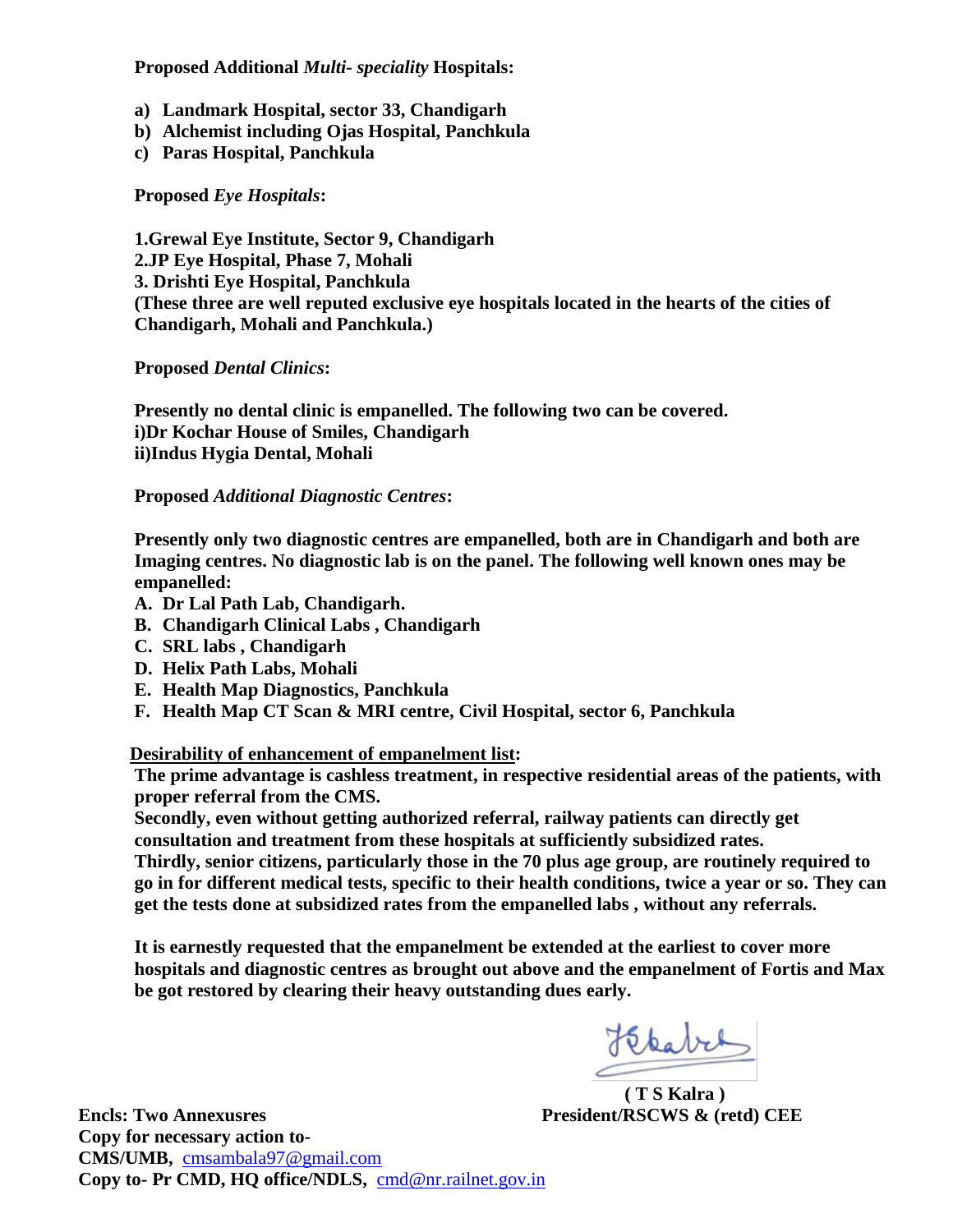## **LIST OF HOSPITALS & OTHER HEALTH CARE ORGANISATIONS EMPANELLED UNDER CGHS CHANDIGARH, MOHALI & Panchkula**

| (JUNE, 2020)     |                                                                                                                                            |                              |                                                                                   |                                              |  |
|------------------|--------------------------------------------------------------------------------------------------------------------------------------------|------------------------------|-----------------------------------------------------------------------------------|----------------------------------------------|--|
| <b>HOSPITALS</b> |                                                                                                                                            |                              |                                                                                   |                                              |  |
| S.<br><b>No</b>  | Name & Address                                                                                                                             | NABH/<br>NON-<br><b>NABH</b> | <b>Empanelled for</b>                                                             | <b>Nodal officer</b>                         |  |
| 1                | Ace Heart & Vascular Institute<br>Shivalik Hospital Premises, Sector 69,<br><b>MOHALI</b>                                                  | <b>NABH</b>                  | All available facilities as per<br><b>NABH scope of services</b><br>accreditation | Mrs. Jaswinder<br>Kaur;<br>84279-05671       |  |
| $\mathbf{2}$     | <b>FORTIS HOSPITAL &amp; HEALTHCARE</b><br>Sector 62 (Phase VIII), MOHALI-160064<br>Tele: 0172-4692222, 5021222<br>(Ambulance: 0981539670) | <b>NABH</b>                  | All available facilities as per<br><b>NABH scope of services</b><br>accreditation | Dr Ajinder<br>kumar.<br>98721-70582          |  |
| $\mathbf{2}$     | <b>MAX HOSPITAL, HOME TRAIL ESTATE</b><br>Phase 6, MOHALI-160055<br>Tele: 0172-6652000, (Emergency:<br>6652666)                            | <b>NABH</b>                  | All available facility                                                            | Mr. Amit<br>99150-81083                      |  |
| 3                | <b>IVY HOSPITAL, HEALTH &amp; LIFESCIENCES</b><br>Sector 71, MOHALI-160071<br>Tele: 0172-7170000, 5044333-47                               | <b>NABH</b>                  | All available facility                                                            | <b>Mr Abhishek</b><br>86999-99914            |  |
| 4                | ALCHEMIST HOSPITAL,<br>Sector 21, PANCHKULA-134112<br>Tele: 0172-4500000, 4500045                                                          | <b>NABH</b>                  | All available facility                                                            | Mr. Raj kumar<br>93163-67215                 |  |
| 5                | <b>INDUS SPECIALTY HOSPITAL,</b><br>Phase 1 (Sector 55), MOHALI-160055<br>Tele: 0172-5044944 /45                                           | <b>NABH</b>                  | All available facility                                                            | <b>Sh Satbir Kumar</b><br>99147-50544        |  |
| 6                | MUKAT HOSPITAL & HEART INSTITUTE,<br>SCO 47-49 Sector 34 A,<br>CHANDIGARH-160022<br>Tele: 0172-4344444                                     | <b>NABH</b>                  | All available facility                                                            | Mr. B S Sandhu<br>98720-48149                |  |
| 7                | AMAR HOSPITAL,<br><b>Sector 70, MOHALI-160071</b><br>Tele: 0172-5033683<br>Website: www.amarhospital.net                                   | <b>NABH</b>                  | All available facility                                                            | Shri Jaswinder<br>Singh<br>97798-57473       |  |
| 8                | SRI GURU HARKISHAN SAHIB (C) EYE<br><b>HOSPITAL</b><br>SOHANA , MOHALI-160071<br>Tele: 0172-2295000,                                       | <b>NABH</b>                  | All available facility                                                            | Mr.Joginder<br>70880-00041                   |  |
| 9                | <b>GRECIAN SUPER SPECIALTY</b><br><b>HOSPITAL</b><br>Sector 69, MOHALI-160062<br>Tele: 0172-4696600, 2218999                               | <b>NABH</b>                  | All available facility                                                            | Mr. Sumeet<br><b>Malhotra</b><br>98158-40167 |  |
| 10               | LANDMARK HOSPITAL,<br>1&2 Sector 33C, Chandigarh<br>Tele: 0172-40270000 / 92161-70705                                                      | <b>NABH</b>                  | All available facility                                                            | Mr. Manjit<br>82849-73197                    |  |
| 11               | <b>MAYO HEALTHCARE SUPER</b><br>SPECIALTY HOSPITAL,<br>Sector 69, Mohali<br>Tele: 0172-5240000, 5240022, 5240024                           | <b>NABH</b>                  | All available facility                                                            | Mr. Sanjiv<br>81715-17444                    |  |
|                  | DHAWAN HOSPITAL,                                                                                                                           | <b>NABH</b>                  | All available facilities as per                                                   | Ms Isha                                      |  |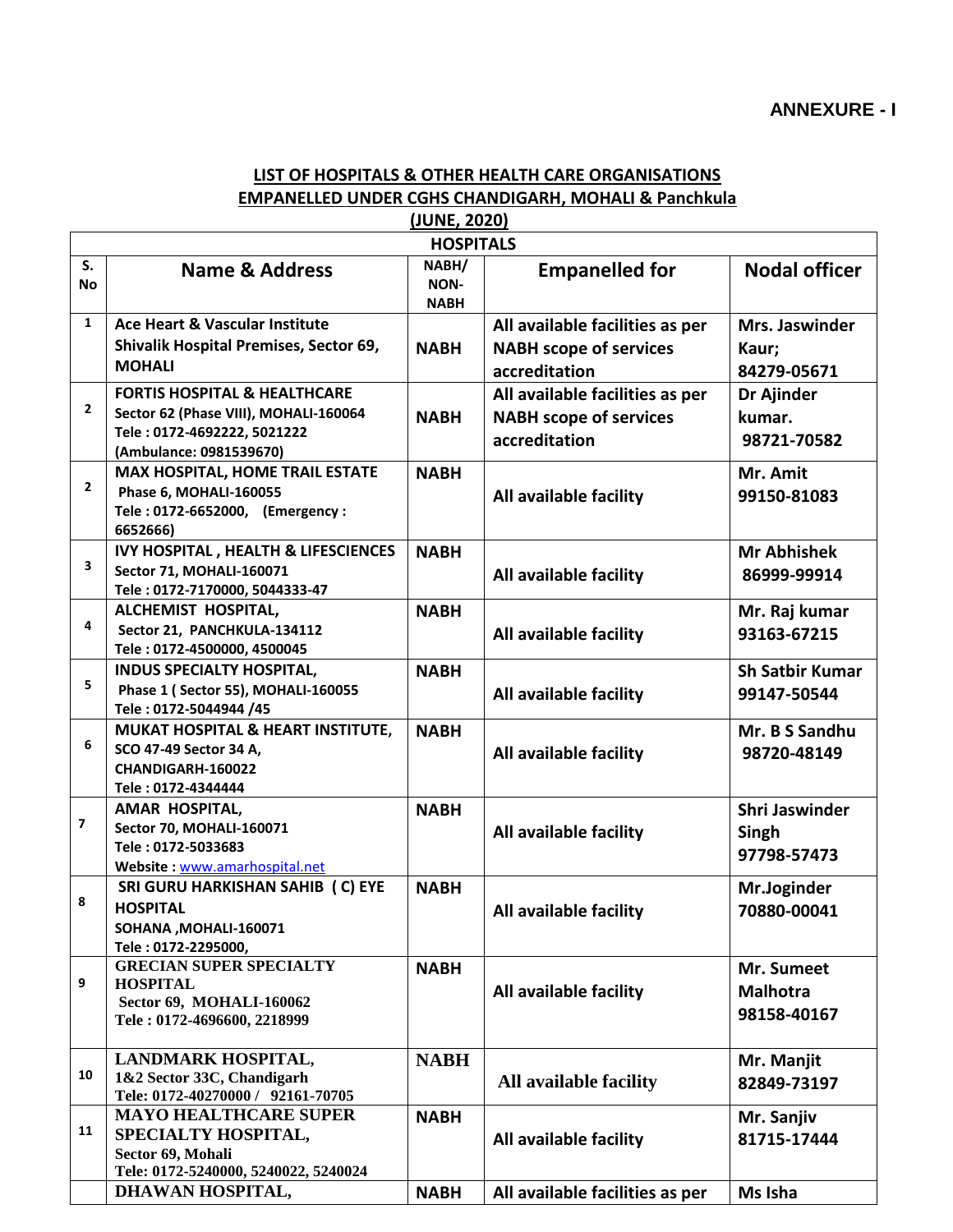| 12 | Plot No. 1, Sectot 7,<br>PANCHKULA Tele; 0172-2596090-91                                                                         |             | <b>NABH scope of services</b><br>accreditation                                    | 90239-47891                          |
|----|----------------------------------------------------------------------------------------------------------------------------------|-------------|-----------------------------------------------------------------------------------|--------------------------------------|
| 13 | <b>OJAS Multispecialty Hospital</b><br>H-1, sector 26, PANCHKULA-134116<br>0172-5234700, 5234777                                 | <b>NABH</b> | All available facilities as per<br><b>NABH scope of services</b><br>accreditation | Mrs. Inderjit<br>Kaur<br>98888-53047 |
| 14 | PARAS hospital, Plt No H-2, Hdsiide,<br>technology Park, Sector 22,<br>PANCHKULA-134109                                          | <b>NABH</b> | All available facilities as per<br><b>NABH scope of services</b><br>accreditation | Mr. Paras Jagga<br>73077-31113       |
| 15 | Eden Critical care Hospital, plot No<br>115, (near Atlante Mall), Industrual<br>& Business Park, Chandigarh                      | <b>NABH</b> | All available facilities as per<br><b>NABH scope of services</b><br>accreditation | Mr. H S<br>Wadhawan<br>91383-76383   |
|    | <b>MOHALI</b>                                                                                                                    |             |                                                                                   |                                      |
| 16 | SRI GURU HARKISHAN SAHIB (C) EYE<br><b>HOSPITAL (General)</b><br>SOHANA, MOHALI-160071<br>Tele: 0172-2295000,                    | <b>NABH</b> | <b>Exclusive Eye Centre</b>                                                       | Mr. Adarsh Suri<br>98140-95240       |
| 17 | <b>GREWAL EYE INTITUTE PVT LTD.</b><br>SCO 168-169, Madhya Marg, Sector 9 C,<br>CHANDIGARH-160017<br>Tele: 0172-5056969, 2744843 | <b>NABH</b> | <b>Exclusive Eye Centre</b>                                                       | Mr. Baljot Singh<br>97791-88883      |
| 18 | <b>GROVER EYE LASER &amp; ENT HOSPITAL,</b><br>140 Sector 35 A, CHANDIGARH-160022<br>Tele: 0172-3989000                          | <b>NABH</b> | <b>Exclusive Eye Centre</b>                                                       | Dr. Grover<br>92166-66440            |
| 19 | A-ONE CREATIONS PVT LTD.<br>SCO 833-834 Sector 22 A, CHANDIGARH-160022<br>Tele: 0172-2720965, 2722433                            | <b>NABH</b> | <b>Exclusive Eye Centre</b>                                                       | Dr. Mirchia<br>98721-00999           |
| 20 | <b>DRISHTI EYE HOSPITAL,</b><br>SCO 26, sector11, PANCHKULA<br>Tele; 0172-2571572                                                | <b>NABH</b> | <b>Exclusive Eye Centre</b>                                                       | Mr. Abhimanyu<br>82849-48888         |
| 21 | J P EYE HOSPITAL,<br>35 Phase 7 (sector 61), MOHALI<br>Tele: 0172-2227502 / 2266613                                              | <b>NABH</b> | <b>Exclusive Eye Centre</b>                                                       | Ms. Shashi Bala<br>84270-40884       |
| 22 | SRI GURU HARKISHAN SAHIB (C) EYE<br><b>HOSPITAL (DENTAL)</b><br>SOHANA, MOHALI-160071<br>Tele: 0172-2295000,                     | <b>NABH</b> | <b>Exclusive Dental Centre</b>                                                    | Mr. Adarsh Suri<br>98140-95240       |
| 23 | Dr Kochar House of Smiles,<br>1154 sector 21 B, Chandigarh-110022                                                                | <b>NABH</b> | <b>Exclusive Dental Centre</b>                                                    | Dr.Deepshikha<br>81968-19609         |
| 24 | <b>INDUS HYGIA DENTAL,</b><br>SCF-21, Phase 6, MOHALI-160056<br>Tele: 0172-2295000                                               | <b>NABH</b> | <b>Exclusive Dental Centre</b>                                                    | Dr. SatbirSingh<br>99147-50544       |
|    |                                                                                                                                  |             |                                                                                   |                                      |
|    |                                                                                                                                  |             |                                                                                   |                                      |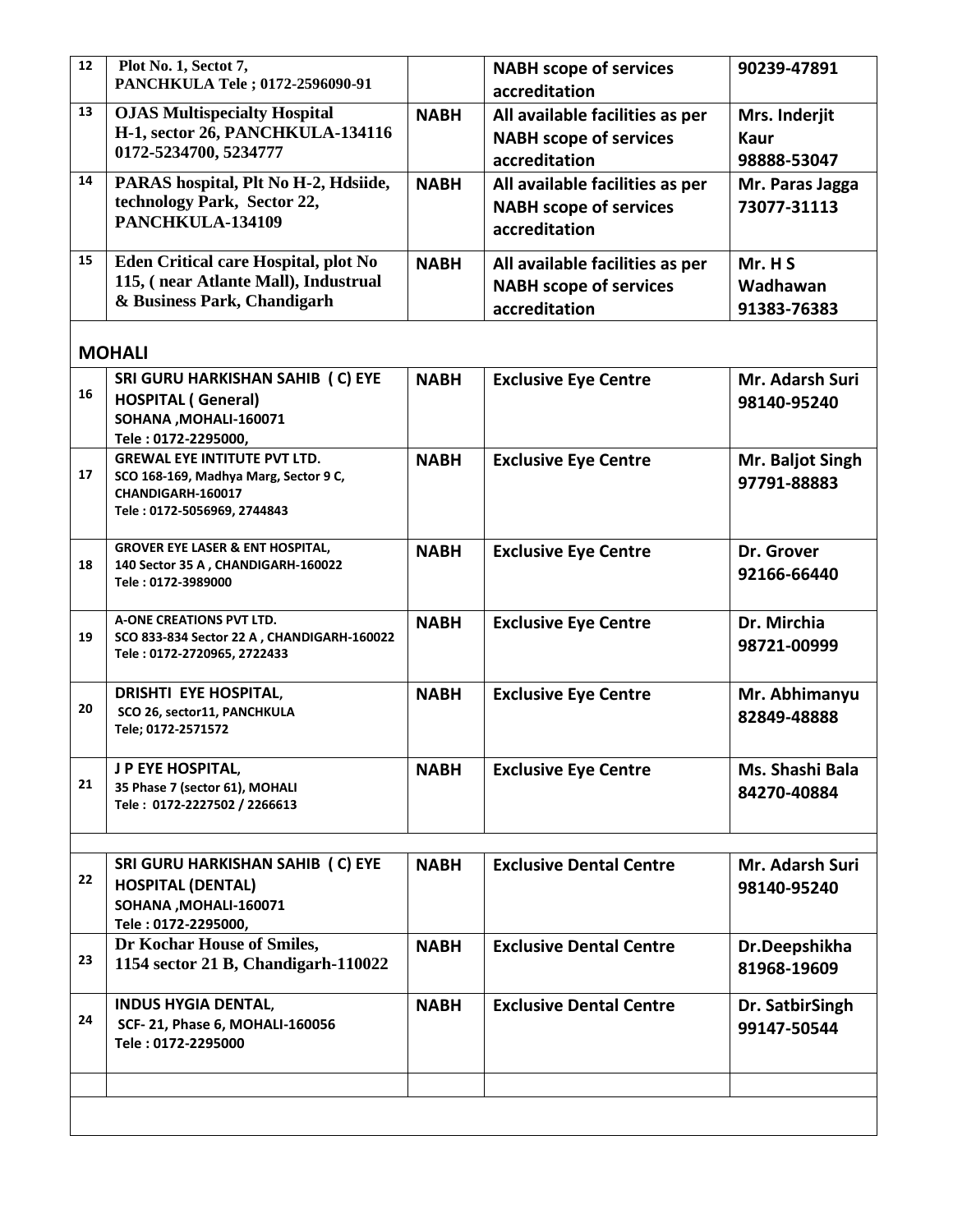| 25 | DR SHAMER SINGH MEMORIAL RADIO<br><b>DIAGNOSTIC CENTRE,</b><br>SCF 13-14 Sector 16 D,<br>Chandigarh-160016<br>Tele: 0172-2541465, 2781496                             | <b>NABL</b> | <b>CT Scan, Droplar</b><br>studies, USG, dexa<br>scan, mamohraphy, X-ray                               | Dr Daljit Kaur<br>98722-02236              |
|----|-----------------------------------------------------------------------------------------------------------------------------------------------------------------------|-------------|--------------------------------------------------------------------------------------------------------|--------------------------------------------|
| 26 | <b>CHANDIGARH CLINICAL LABORATORIES</b><br>PVT LTD.<br>SCF 9 sector 16 D, Chandigarh-160016<br>Tele: 0172-5076501                                                     | <b>NABL</b> | Clinical Path, hematology,<br>histopathy, cytopathology,<br>biochemistry, microbiology<br>and serology | Mr.R K Khanna<br>98140-14932               |
| 27 | <b>SRL LTD</b><br>SCO 24, sector 11,<br>Chandigarh-160011                                                                                                             | <b>NABL</b> | For laboratory services as per<br><b>NABL scope of accreditation.</b>                                  | <b>SK Sharma</b><br>96463-62401            |
| 28 | <b>SPIRAL CT &amp; MRI CENTRE,</b><br>hospital site No 3, Sector 44C, Chandigarh<br>Tele: 0172-4064555, 40646666                                                      | <b>NABL</b> | PET scan, CT scan, MRI scan,<br>memography, USG, Dexa<br>scan, X-ray                                   | <b>Mr.Devender</b><br>94173-78777          |
| 29 | <b>Super MRI &amp; CT Scan Centre</b>                                                                                                                                 | <b>NABL</b> | MRI, CT scav & Dexa scan                                                                               | Mr.Rajinder<br><b>Saini</b><br>92168-70704 |
| 30 | Dr Lal Pathlabs,<br>SCO-16, Sector 16 D,<br>Chandigarh<br>Tele: 0172-5019884 ( Collection Centres-<br>Sectors 19D, 32D, 38, 44D, 47C,<br>Housing Board, MMJ & Baltana | <b>NABL</b> | <b>Laboratory investigations</b>                                                                       | <b>Mr.SUMIT</b><br>73470-10601             |
| 31 | HELIX PATHLABS, SCF 82, (FF), Sector 59<br>(Phase 5), MOHALI-160055,<br>Tele: 0172-5094782, 4012861, 85919-18282                                                      | <b>NABL</b> | <b>Laboratory investigations</b>                                                                       | Dr. Charanjeet<br>98157-38566              |
| 32 | <b>HEALTH MAP CT SCAN &amp; MRI CENTRE,</b><br>Room No 35, Civil Hospital, Sector 6,<br>Panchkula-134109<br>Tele: 0172-2561130, 98880-78658                           | <b>NABL</b> | MRI & CT scan                                                                                          | Mr. R S Kochar<br>98888-74747              |
|    |                                                                                                                                                                       |             |                                                                                                        |                                            |

**(1)CGHS BENEFICIARY CAN GO DIRECTLY TO EMPANELLED HCOs OF HIS CHOICE FOR CASHLESS** 

**TREATMENT ON THE BASIS OF PRESCRIPTIONS ADVISED BY GOVT SPECIALISTS** 

**(2) THE CGHS BENEFICIARY WITH PRESCRIPTION FROM EMPANNELLED HOSPITALS HAVE TO SEEK** 

**ENDORSEMENT FROM CGHS MO/CMO, BEFORE GOING TO ANY EMPANELLED HCO OF HIS CHOICE FOR CASHLESS TREATMENT.**

**(3)PRESCRIPTIONS BY SPECIALISTS ( GOVT & EMPANELLED HOSPITALS) MUST BE ON THE HOSPITAL PADS/ SLIPS, DULY SIGNED BY THE SPECIALIST WITH HIS RUBBER STAMP INDICATING HIS NAME, SPECIALTY, DESIGNATION AND DATE**

**(4)The CGHS has issued an advisory on 10 June, 2020***, ( CGHS OM Z 15025/1212020/DIR/CGHS dated 10 June,2020),* **recommended downloading "Aarogya Setu" App on their mobile phones . In case a CGHS beneficiary feels unwell, (fever, cough, breathlessness etc), he/she may contact any govt hospital or private empanelled hospital and if advised rt PCR test for COVID 19, as per ICMR protocols, the same may be undertaken from any govt/ approved centre empanelled under CGHS.The empanelled centres shall perform the test on 'CASHLESS' basis in respect of pensioners.**